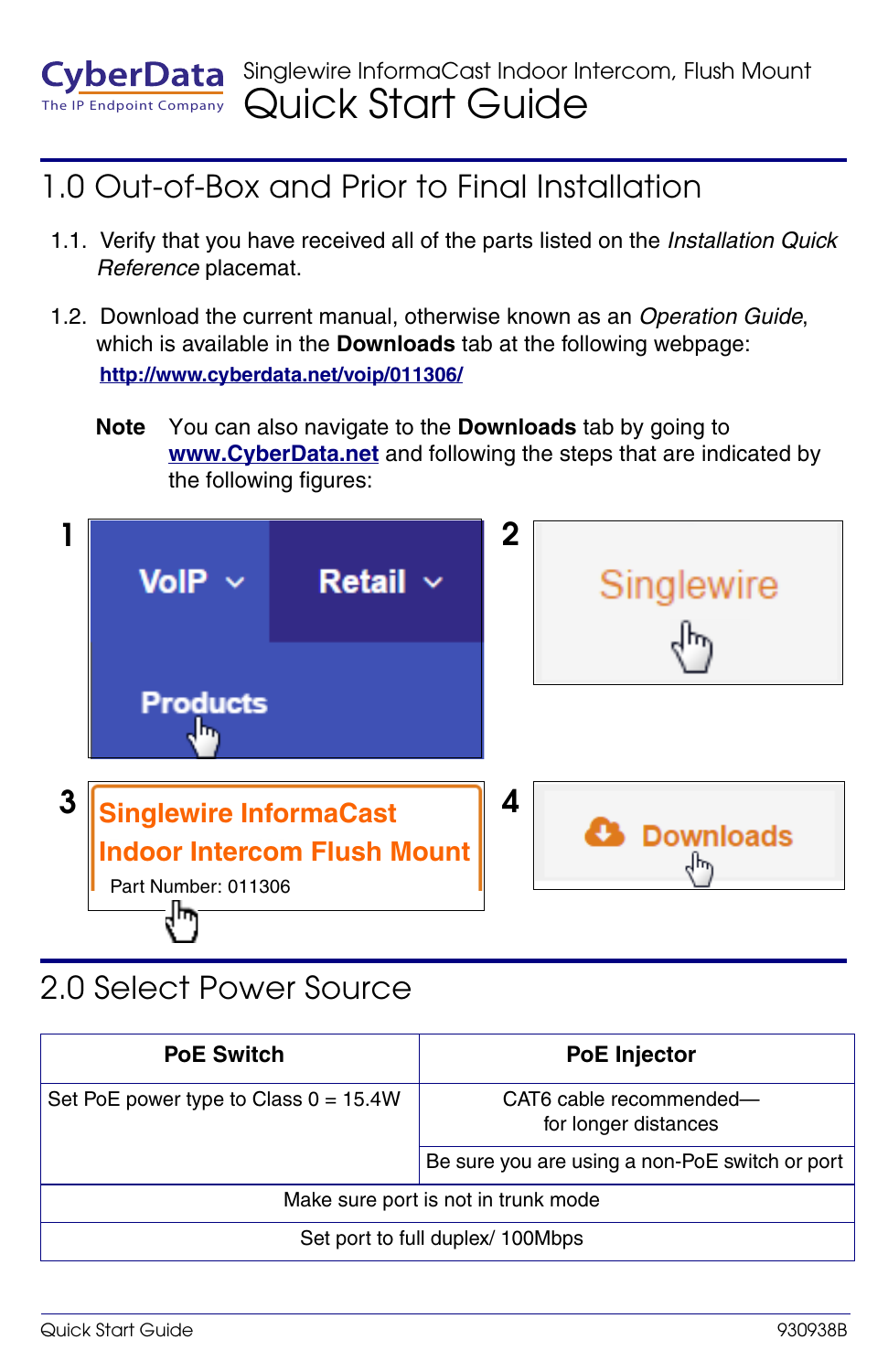## 3.0 Power Test

3.1. Plug in the CyberData device and monitor the LED activity above the ethernet port on the back of the Intercom. See the following figure:



3.2. The green **100Mb Link** LED blinks off once during the boot up process when the device beings DHCP addressing and autoprovisioning attempts, and then comes on again and remains constant (solid green). The yellow **Link/Activity** LED may be blinking depending on the network activity.

During the initialization process, the Call Button LED should come on solid. It will then blink 10 times per second until it can find a network address and attempt autoprovisioning. This can take from 5 to 60 seconds. When the device has completed initialization, the Call Button LED will blink twice and then remain solid.

- **Note** The default DHCP addressing timeout is 60 seconds. The device will attempt DHCP addressing 12 times with a 3 second delay between tries and eventually fall back to the programmed static IP address (by default 10.10.10.10) if DHCP addressing fails. The DHCP Timeout is configurable in the device's Network settings.
	- 3.3. When the Intercom has completed the initialization process, press and hold the RTFM switch (SW1 button) for 3 seconds to announce the IP address.

This concludes the power test. Go to [Section 4.0, "InformaCast](#page-2-0)  [Configuration File Retrieval"](#page-2-0).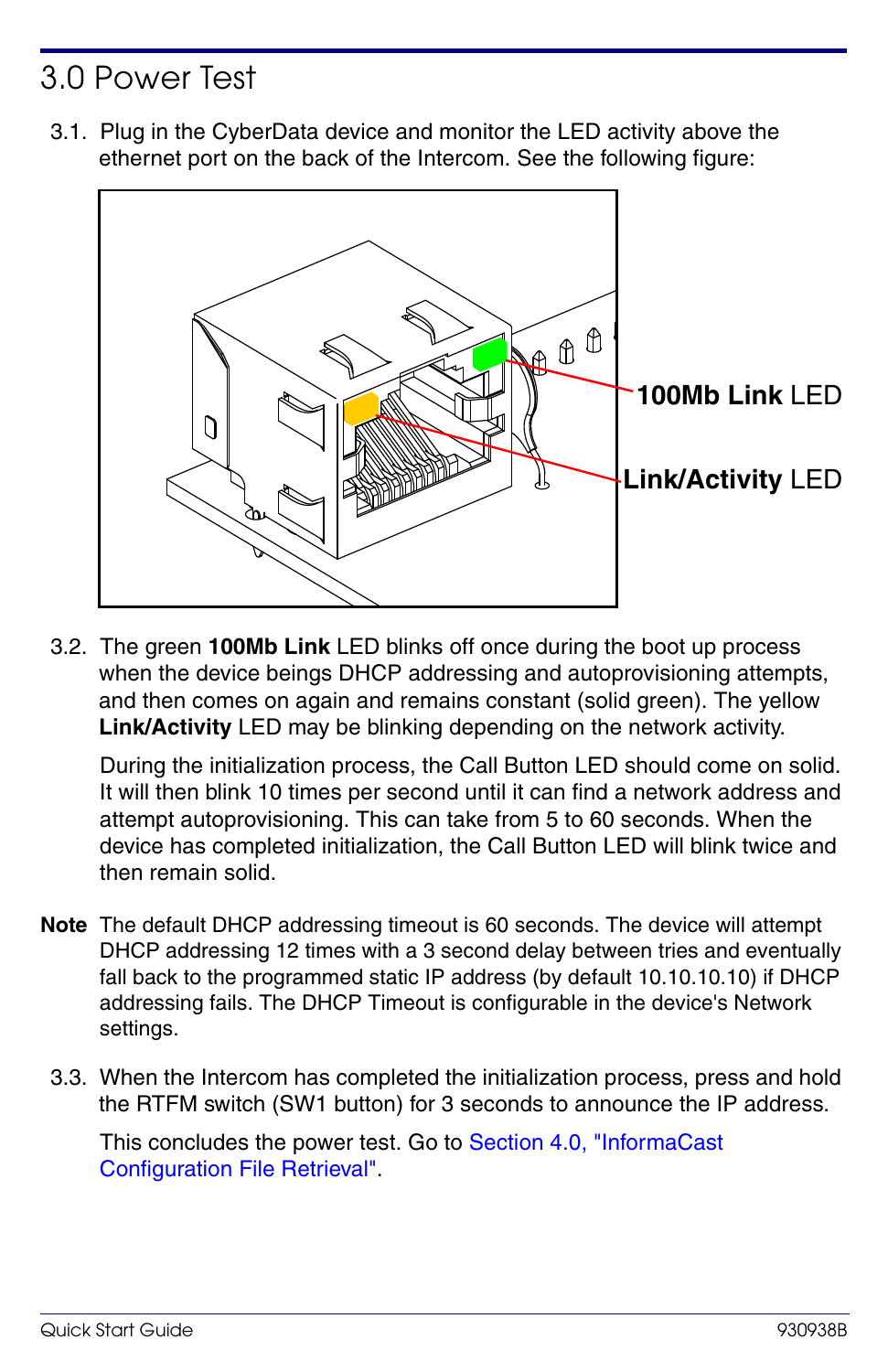## <span id="page-2-0"></span>4.0 InformaCast Configuration File Retrieval

- 4.1. **DHCP should be enabled**. After the device initializes, it will send a broadcast to the DHCP server to ask for the location of its **InformaCastSpeaker.cfg** configuration file.
- 4.2. SLP or TFTP?
	- **SLP** should be enabled on InformaCast version 5.0.4 or higher. SLP is an InformaCast protocol introduced in InformaCast version 5.0.4. The device will retrieve its configuration file from an InformaCast server folder specified by SLP. SLP method is preferred.
	- **TFTP** servers may be used instead of SLP. In this alternate scenario, DHCP option 150 is required to provide the device with the address of the TFTP server. Otherwise, the device will be unable to retrieve its configuration file.
		- **Note** The device and InformaCast server should be on the same subnet during the device's initial configuration if it cannot access the VLANs upon which the InformaCast Server and DHCP servers are located. It may be necessary to manually configure your switch port to allow access to the VLAN.

5.0 Singlewire-Enabled Singlewire InformaCast Indoor Intercom, Flush Mount Identification and **Testing** 

- 5.1. Ensure the InformaCast Server has detected a new device.
- 5.2. Test the newly detected device.
- 5.3. Add the newly detected device to the InformaCast Server.